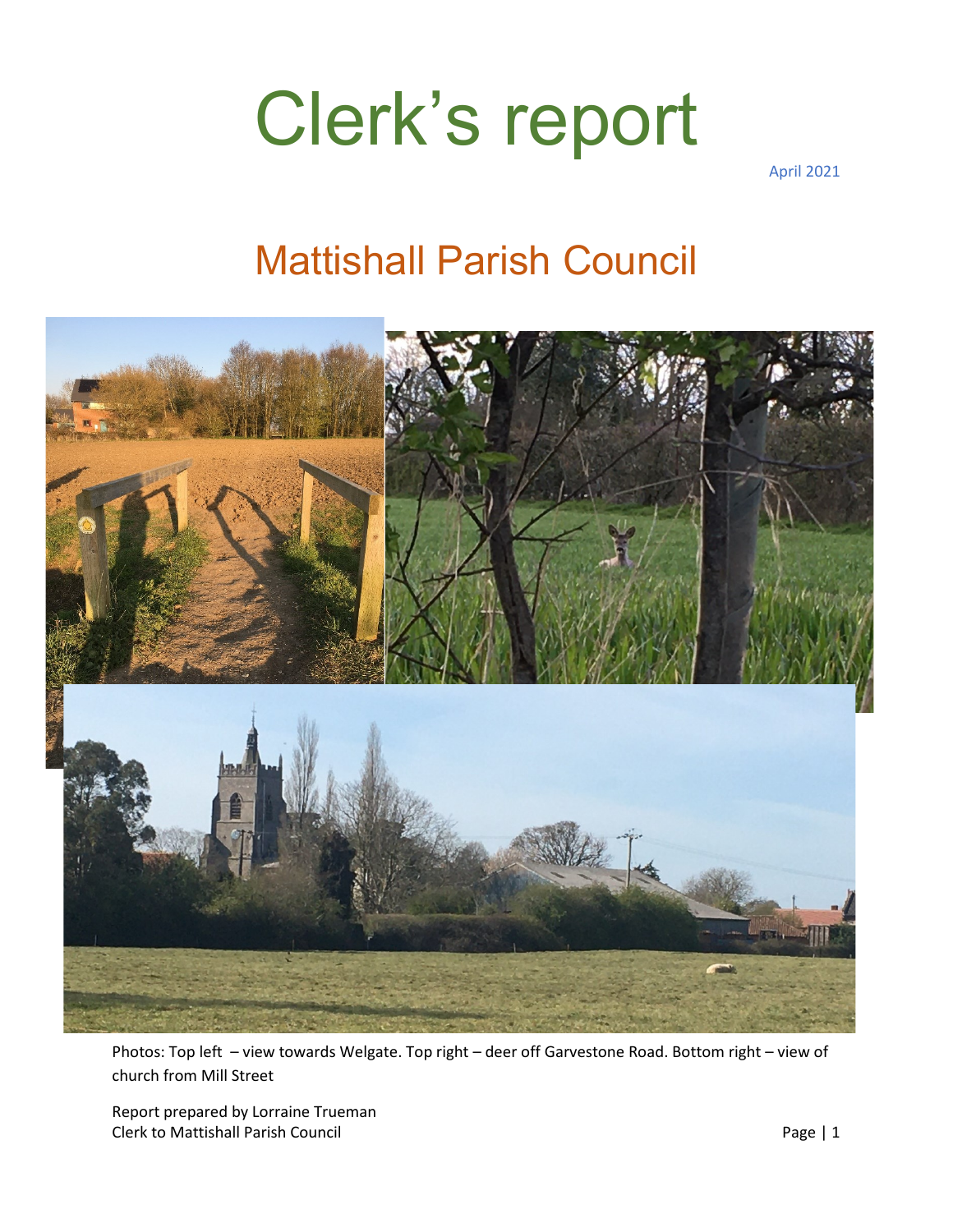# Clerk's report

April 2021

### The items below relate to actions/resolutions from the 6 April meeting:

Item 5.2: The gardener has returned the key for the lockup enabling the payment to be made.

Item 10: The golf club have been contacted, as advised by Highways and LLFA, to ask if they could make improvements to their ditches and Highways have been asked for more details on the proposed works at South Green using the monies from Cllr Bill Borrett. Once more information has been received from Highways we can seek to gain the relevant permissions from landowners.

Item 13: Cllrs Nunn and Turner agreed not to make any changes to the job description and the position has been advertised with a closing date of 26 April. Cllr Nunn has decided not to be involved in the recruitment of the new clerk.

Item 15: Cllr Piper contacted the Diocese seeking permission for the proposed repairs to All Saints Churchyard wall.

Item 16: A quote for repairs for the wall has been received, with no covering letter or explanation. It is possible that this was arranged by Arbsolove. The construction company have been contacted and asked to provide some more details. The council's insurance company have also been contacted.

Item 18: The local farmer has contacted the council a number of times in April to raise concerns about the new gate at the rear of the village green but he finally decided that he longer wished to allow access and requested that the gate was closed. While this was being actioned a resident decided to verbally abuse a council volunteer.

#### Items requiring explanation on the 4 May agenda

This is the Annual Meeting of the Parish Council and therefore must have election of chairperson and election of vice-chairperson as the first items.

Item 8: Finance – There are several finance items to approve this month in order to confirm the year-end finances. Many of the items are usually dealt with at the June meeting but Lorraine has prepared these ahead of her leaving date of 29 April.